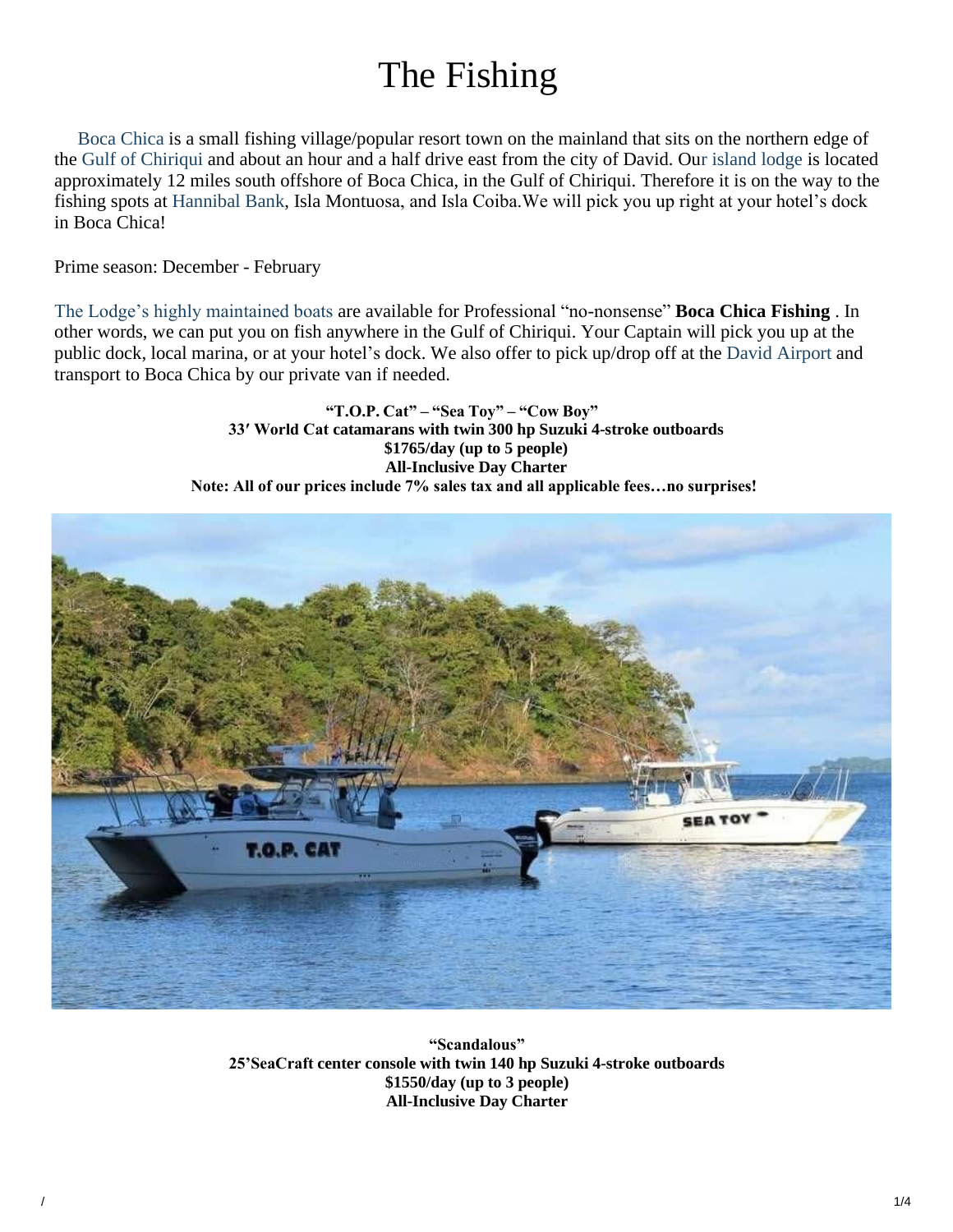#### **Note: All of our prices include 7% sales tax and all applicable fees…no surprises!**



# **All of our Boca Chica Fishing Charters include:**

- English speaking Captain & Mate
- Top-of-the-line tackle/gear
- Bait, ice, sodas, bottled water, fresh fruit, chips, delicious sandwiches, and cold beer!
- We will fillet and clean a portion of the fish we catch for you to take with you.
- All required safety equipment such as life jackets, throw devices, fire extinguishers, smoke and flare devices, and first aid kits.

# **Boca Chica Fishing Frequently FAQS:**

### **What is a Fishing Charter?**

Let us start with the USA Legal Definition from uslegal.com:

Pursuant to 16 USCS § 1802 (3), [T itle 16. Conservation; Chapter 38. Fishery Conservation and Management; Generally] the term charter fishing means "fishing from a vessel carrying a passenger for hire (as defined in section 2101(21a) of title 46, United States Code) who is engaged in recreational fishing."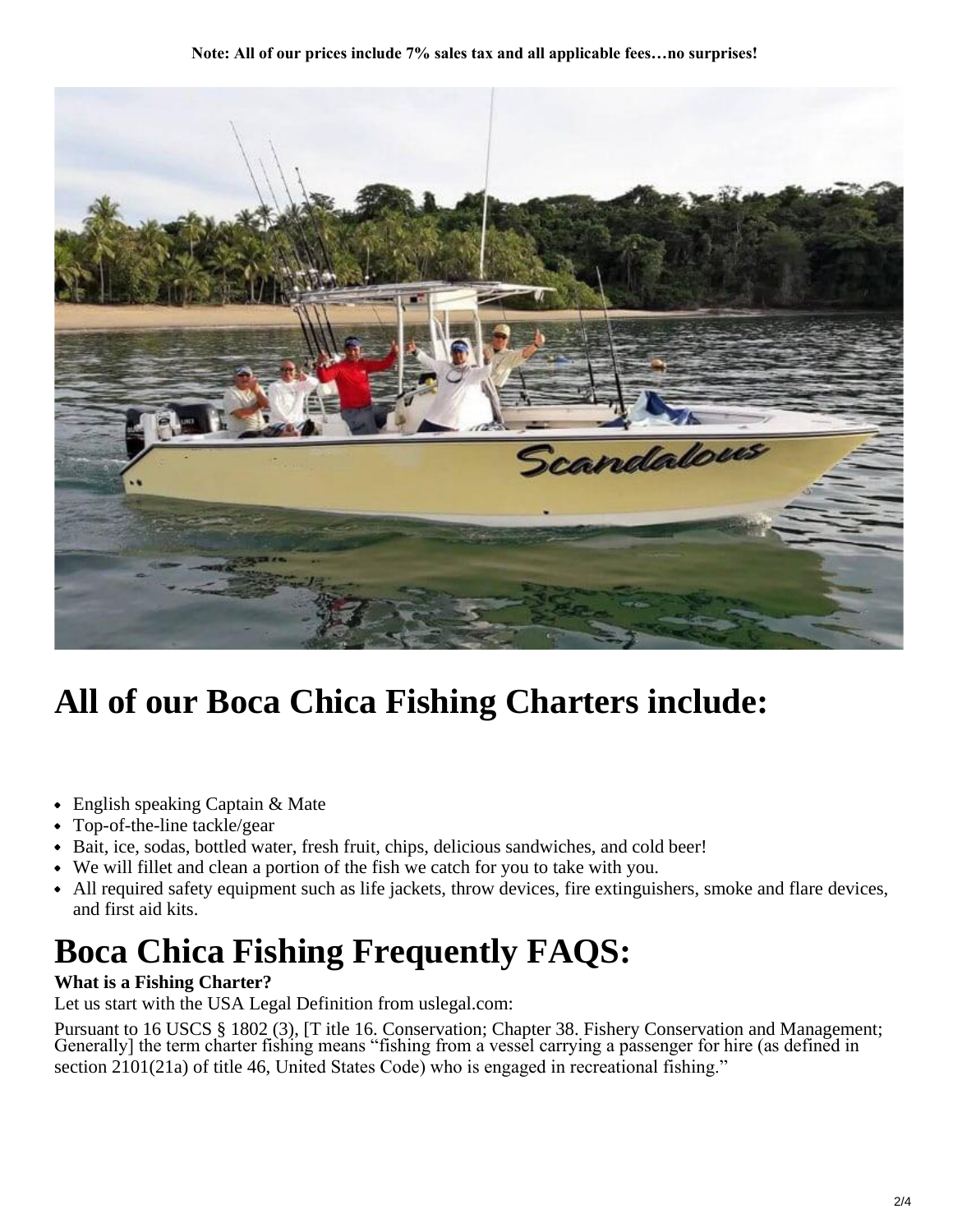To put it in less legal terms: A fishing charter then is an entire boat chartered (adjective) carrying you or your group only, that you have hired to engage in recreational fishing.

A key concept to a charter at our lodge is that it is private. You or your group will enjoy one of our World Cat boats with an assigned captain and mate.

Fishing in the Gulf of Chiriquí, Panama is unique, as you might expect, to other recreational fishing locations in the world.

*Easy to get to the lodge Generally calm seas year around. Relatively short runs to prime fishing grounds. There are over 50 species of game fish.*



### **What to Take on a Fishing Charter in Panama?**

The Lodge provides all of the necessary fishing gear needed to catch fish. As our typical day lasts 8 to 9 hours here are some critical items that we suggest you bring:

*Sun Gear (We are Lat. 10, closer to the equator than you are probably used to) Sunglasses Lip balm Long sleeve shirt A buff (to cover face and neck) Sunscreen Rain jacket Camera (Don' t forget this , we catch fish!) Seasickness Medication (If prone to motion sickness) Non-skid rubber-soled shoes (Flip-flops not recommended)*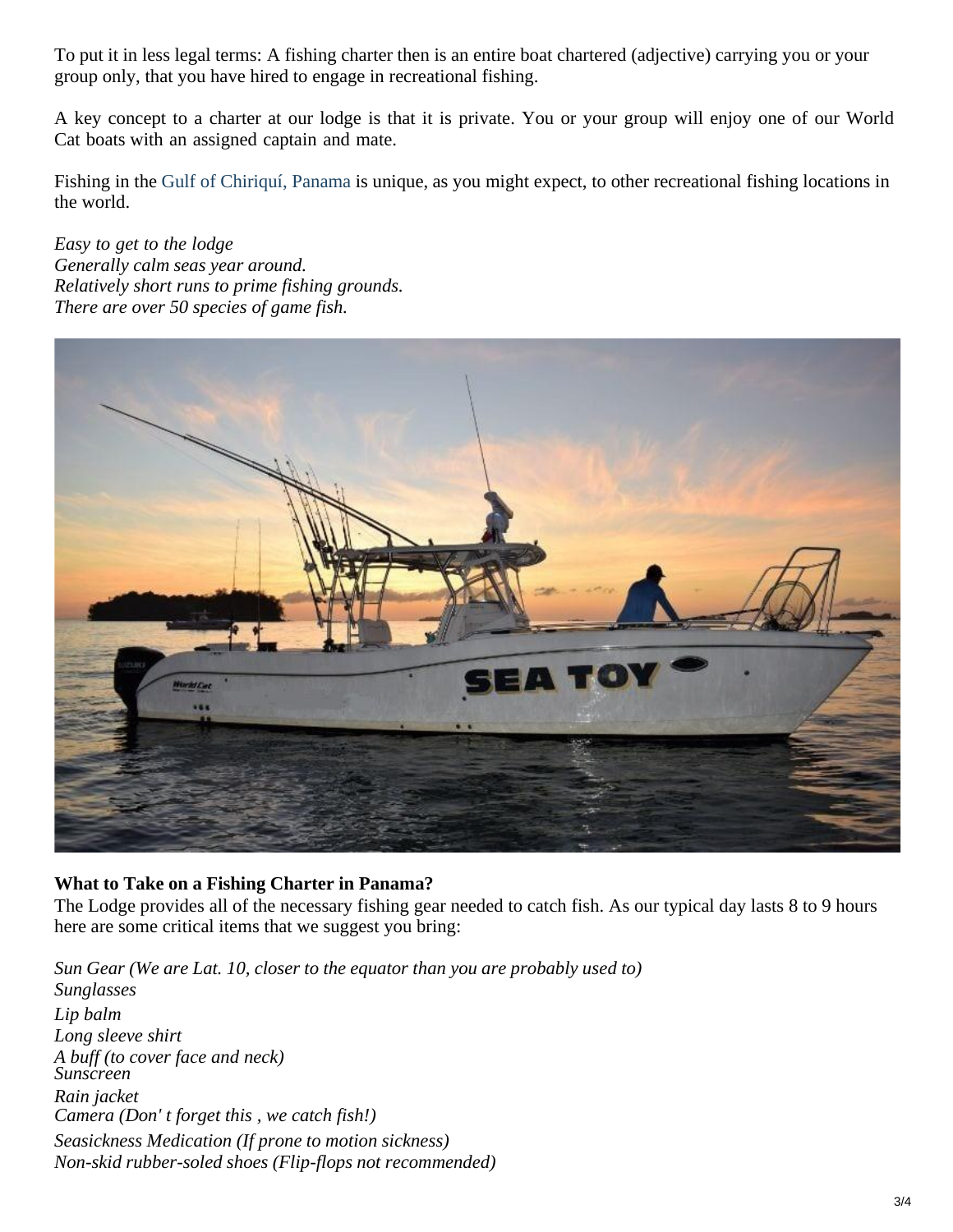## *Hand sanitizer and wet wipes, and a Backpack or travel bag for all of the above*

We would also suggest bringing US cash to tip our captains, mates, and lodge staff.



### **Do Panama Fishing Charter Boats have Bathrooms?**

One of our boats has a bathroom. The rest of our boats do not. If you are in need of a boat with a bathroom be sure to request our brand new model year 2020 33′ World Cat the "Cow Boy" for your charter.

### **Do You need a Fishing License for Charter Fishing in Panama?**

No fishing licences are required here in Panama.

### **What to Wear on a Fishing Charter? Are There any Particular Shoes I Should Bring?**

As the sun is brutal here we recommend wearing a hat, polarized sunglasses, long sleeve shirt, a buff (to cover your face and neck) and maybe some long pants. Also remember to bring plenty of sunscreen! Although you can wear sandals if you like we recommend wearing some type of shoe that covers your toes to protect from the sun as well as from possibly stubbing your toes while moving around on the boat.

**Trips arranged by Detail Company Adventures assure the best in lodging**, **food, fishing, and safety. We can assist with airline tickets, tours, transfers, charters, travel insurance, and more.**

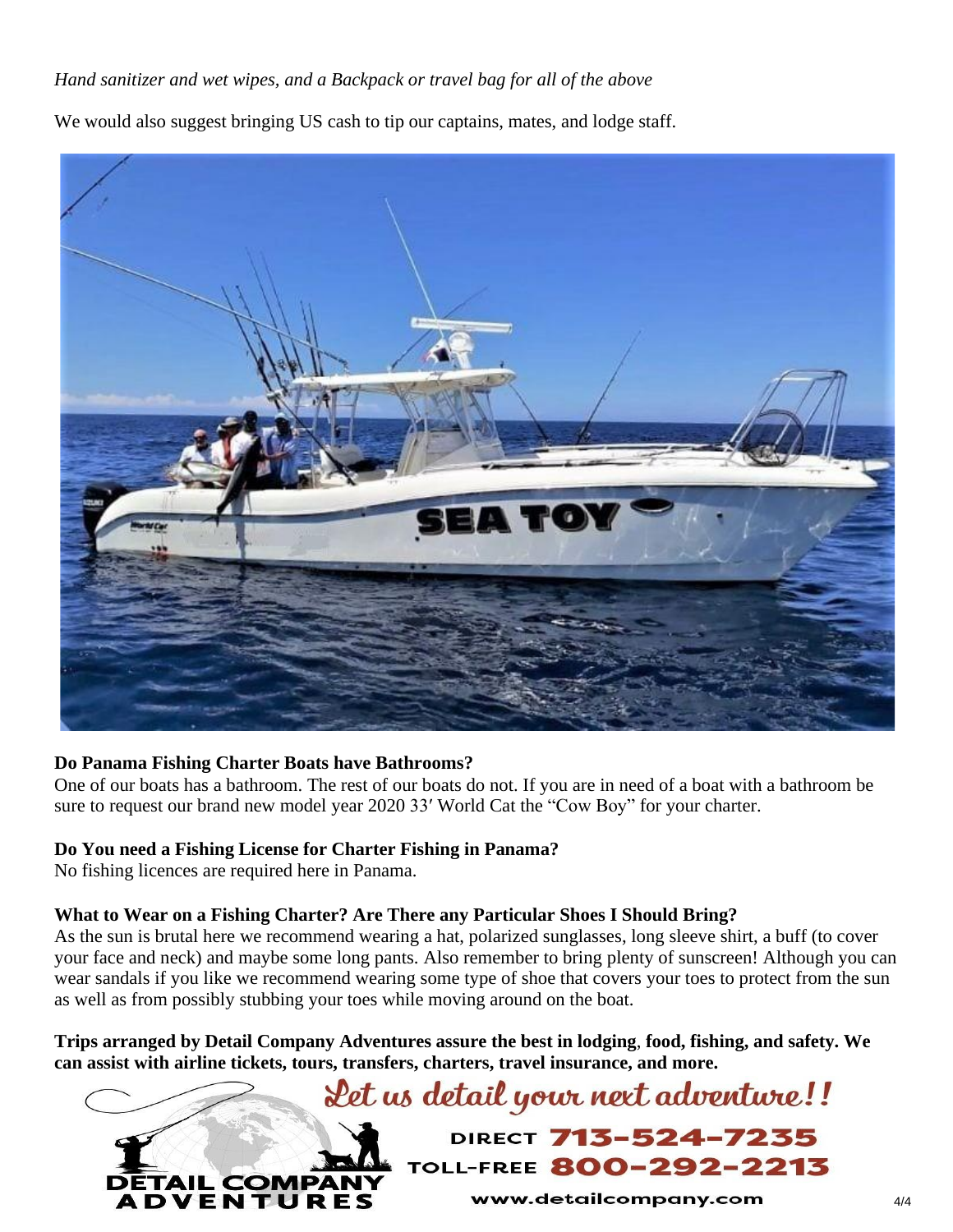# **The Lodging**





## Spacious living area/Gourmet kitchen



Rooftop entertaining with stunning views